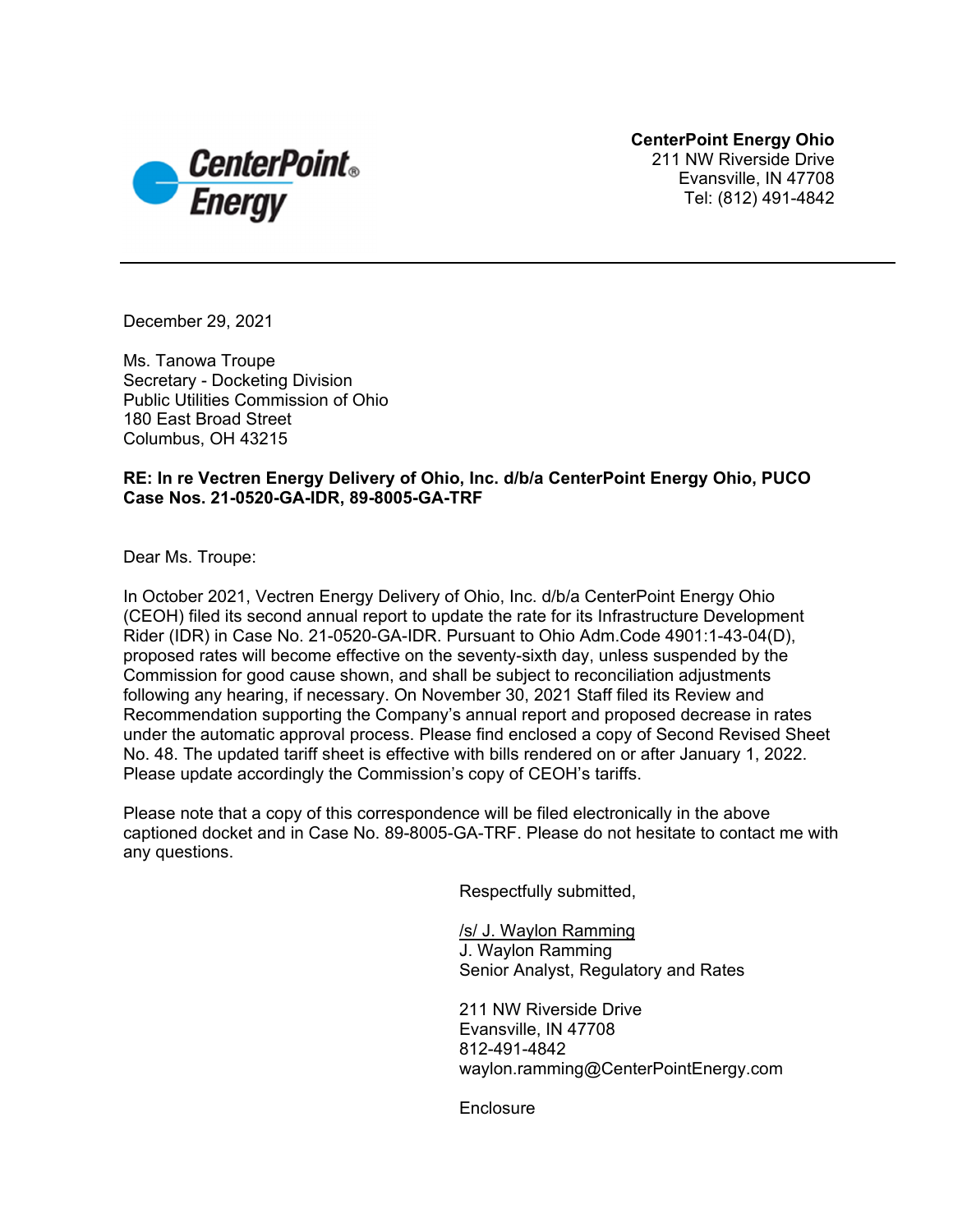Sheet No. 48 Second Revised Page 1 of 1 Cancels First Revised Page 1 of 1

# **INFRASTRUCTURE DEVELOPMENT RIDER**

#### **APPLICABILITY**

The Infrastructure Development Rider ("IDR") shall be applicable to all Customers served under the following Rate Schedules and to certain other Customers pursuant to contract:

- Rate 310 Residential Default Sales Service
- Rate 311 Residential Standard Choice Offer Service
- Rate 315 Residential Transportation Service
- Rate 320 General Default Sales Service
- Rate 321 General Standard Choice Offer Service
- Rate 325 General Transportation Service
- Rate 345 Large General Transportation Service
- Rate 360 Large Volume Transportation Service

#### **DESCRIPTION**

The IDR shall be applied to all Customers served under the applicable Rate Schedules.

An additional charge per meter, per month, regardless of gas consumed, to recover infrastructure development costs associated with Commission-approved economic development projects

The IDR shall be calculated annually pursuant to an Annual Report filed by Vectren Energy Delivery of Ohio, Inc. Such annual adjustments to the IDR will become effective with bills rendered on or after the first billing unit following the expiration of the Commission Staff's 75-day review period of the annual Report, unless the adjustment to the IDR proposed in the annual Report is suspended by the Commission for good cause, and shall be subject to reconciliation adjustments following any hearing, if necessary.

#### **RECONCILIATION**

The IDR is subject to reconciliation or adjustment annually, including but not limited to, increases or refunds. Such reconciliation or adjustment shall be limited to: (1) the twelve-month period of expenditures upon which the rates were calculated, if determined to be unlawful, unreasonable, or imprudent by the Commission in the docket those rates were approved or the Supreme Court of Ohio; (2) the Commission's orders in Case No. 18-47-AU-COI or any case ordered by the Commission to address tax reform changes.

#### **INFRASTRUCTURE DEVELOPMENT RIDER RATE**

A monthly charge of \$0.02 per meter, per month shall be applied to all customers.